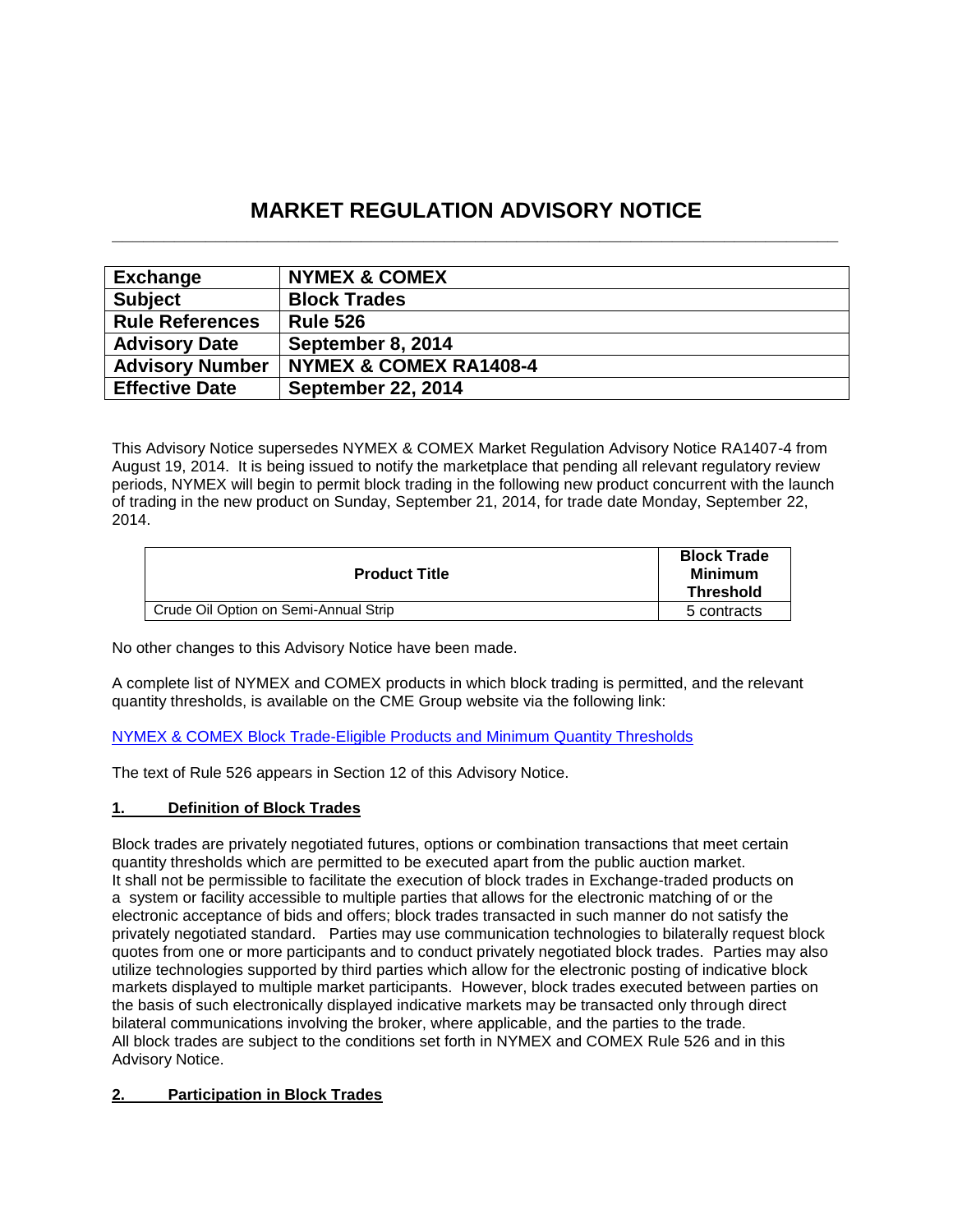Each party to a block trade must be an Eligible Contract Participant as that term is defined in Section 1a of the Commodity Exchange Act. Eligible Contract Participants generally include exchange members and member firms, broker/dealers, government entities, pension funds, commodity pools, corporations, investment companies, insurance companies, depository institutions and high net-worth individuals. Commodity trading advisors and investment advisors who are registered or exempt from registration, and foreign persons performing a similar role and subject as such to foreign regulation, may participate in block transactions provided they have total assets under management exceeding \$25 million and the block trade is suitable for their customers.

A customer order may be executed by means of a block trade only if the customer has specified that the order be executed as a block trade.

Orders may not be bunched to meet the minimum block quantity thresholds.

### **3. Time and Prices of Block Trades**

Block trades may be executed at any time, including times during which the public auction market is closed.

Block trades must be transacted at prices that are **"fair and reasonable"** in light of (i) the size of the transaction, (ii) the prices and sizes of other transactions in the same contract at the relevant time, (iii) the prices and sizes of transactions in other relevant markets, including, without limitation, the underlying cash market or related futures markets, at the relevant time, and (iv) the circumstances of the markets or the parties to the block trade.

The trade price must be consistent with the minimum tick increment for the market in question. Additionally, each outright transaction and each leg of any block eligible spread or combination trade must be executed at a single price.

Block trade prices are reported independently of transaction prices in the regular market and are not included as part of the daily trading range. Block trade prices do not elect conditional orders (e.g. stop orders) or otherwise affect orders in the regular market.

### **4. Block Trade Minimum Quantities for Outrights, Spreads and Combinations**

The block trade minimum quantity requirements for outright futures and options are set forth in the list of block trade eligible products which is available on the CME Group website via the following link:

# [NYMEX & COMEX Block Trade-Eligible Products and Minimum Quantity Thresholds](http://www.cmegroup.com/clearing/trading-practices/NYMEX-COMEXblock-trade.html)

a) Intra-Commodity Futures Spreads and Futures Combinations and Intra-Commodity Options Spreads and Options Combinations

These spreads and combination transactions may be executed as block trades provided that the sum of the quantities of the legs of the transaction meets the minimum block quantity threshold.

b) Inter-Commodity Futures Spreads and Futures Combinations and Inter-Commodity Options Spreads and Options Combinations

These spreads and combination transactions may be executed as block trades provided that the sum of the quantities of the legs of the transaction meets the larger of the threshold requirements for the underlying products.

c) Options/Futures Spreads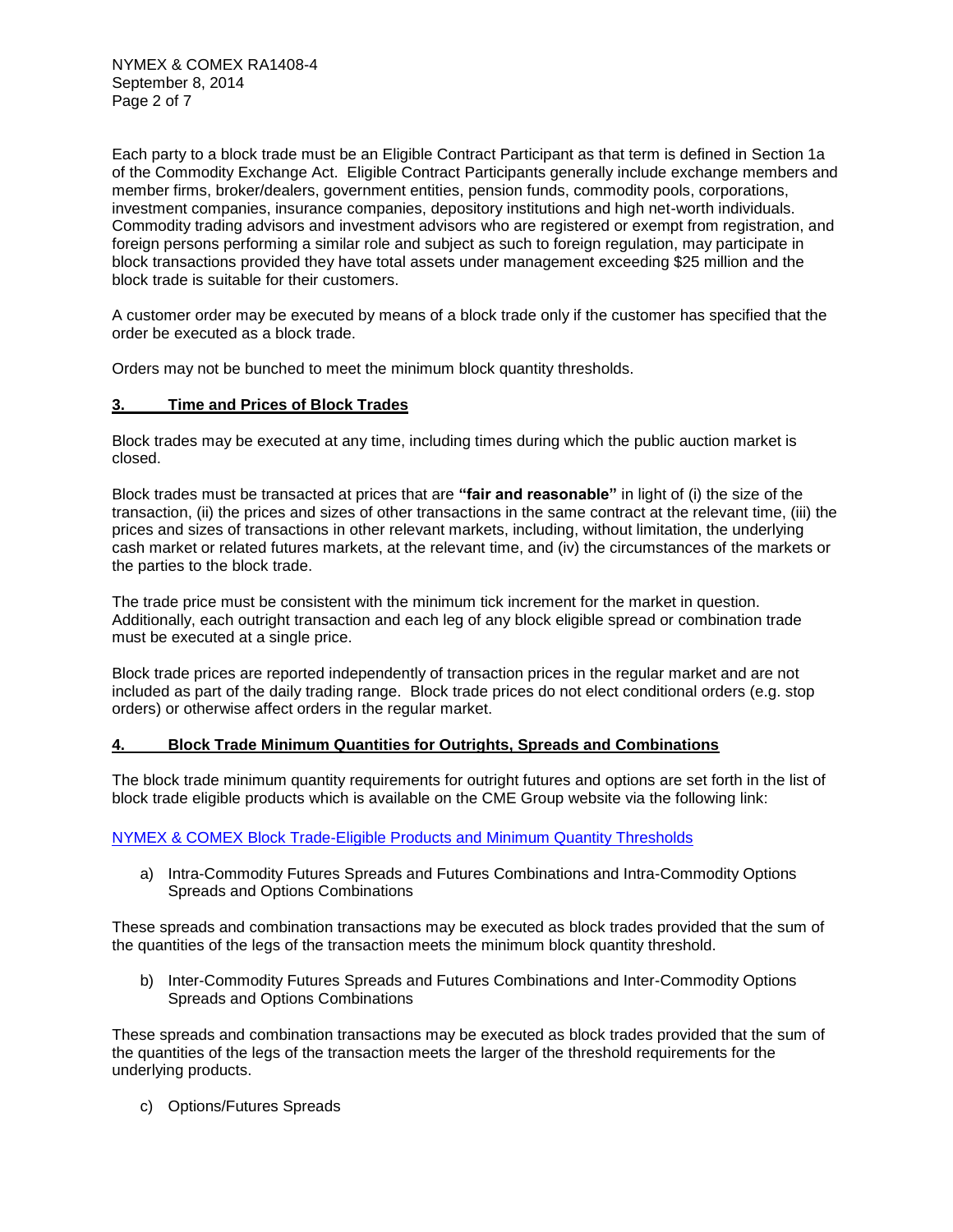Options/futures spreads may be executed as block trades provided that the options component of the spread meets the minimum quantity threshold for the outright option or option combination and the quantity of futures executed is consistent with the delta of the options component of the spread.

# **5. TAS & TAM Block Trades**

Certain block-eligible futures contract months may be executed as block trades and assigned the current day's settlement price or any valid price increment ten ticks higher or lower than the settlement price ("TAS block trades"). Certain block-eligible futures contract months may also be executed as block trades and assigned the current day's marker price or any valid price increment ten ticks higher or lower than the marker price ("TAM block trades").

Additionally, intra-commodity calendar spreads may be executed as TAS or TAM block trades provided that the underlying spread is eligible for TAS or TAM trading. Please refer to the most recent Advisory Notice on TAS and TAM transactions for the list of products, contract months and spreads for which TAS or TAM pricing is permitted.

The pricing of the legs of a TAS or TAM calendar spread block trade will be calculated as follows:

- The nearby leg of the spread will always be priced at the settlement or marker price, as applicable, for that contract month.
- The far leg of the spread will be priced at the settlement or marker price, as applicable, for that contract **minus** the allowable TAS or TAM price increment traded (–10 through +10), except in circumstances where the traded TAS or TAM price is the actual settlement or marker price of the contract.

TAS block trades, including eligible TAS calendar spread block trades, may not be executed on the last day of trading in an expiring contract.

The products and contract months in which TAS and TAM block trades are permitted are set forth in the list of block trade eligible products which is available on the CME Group website via the following link: [NYMEX & COMEX Block Trade-Eligible Products and Minimum Quantity Thresholds](http://www.cmegroup.com/clearing/trading-practices/NYMEX-COMEXblock-trade.html)

# **6. Block Trade Price Reporting Requirements**

### a) Time Requirements

Block trades in the following list of products must be price reported to the exchange within **five minutes** of the transaction.

- Brent Crude Oil Penultimate Financial futures (BB)
- Brent Crude Oil Last Day Financial futures (BZ)
- Light Sweet Crude Oil futures (CL)
- Gulf Coast Sour Crude Oil futures (MB)
- New York Harbor ULSD Heating Oil futures (HO)
- Henry Hub Natural Gas futures (NG)
- RBOB Gasoline futures (RB)
- NYMEX Cocoa, Coffee, Cotton and No. 11 Sugar futures (CJ, KT, TT and YO)
- Gold futures (GC)
- Silver futures (SI)
- Copper futures (HG)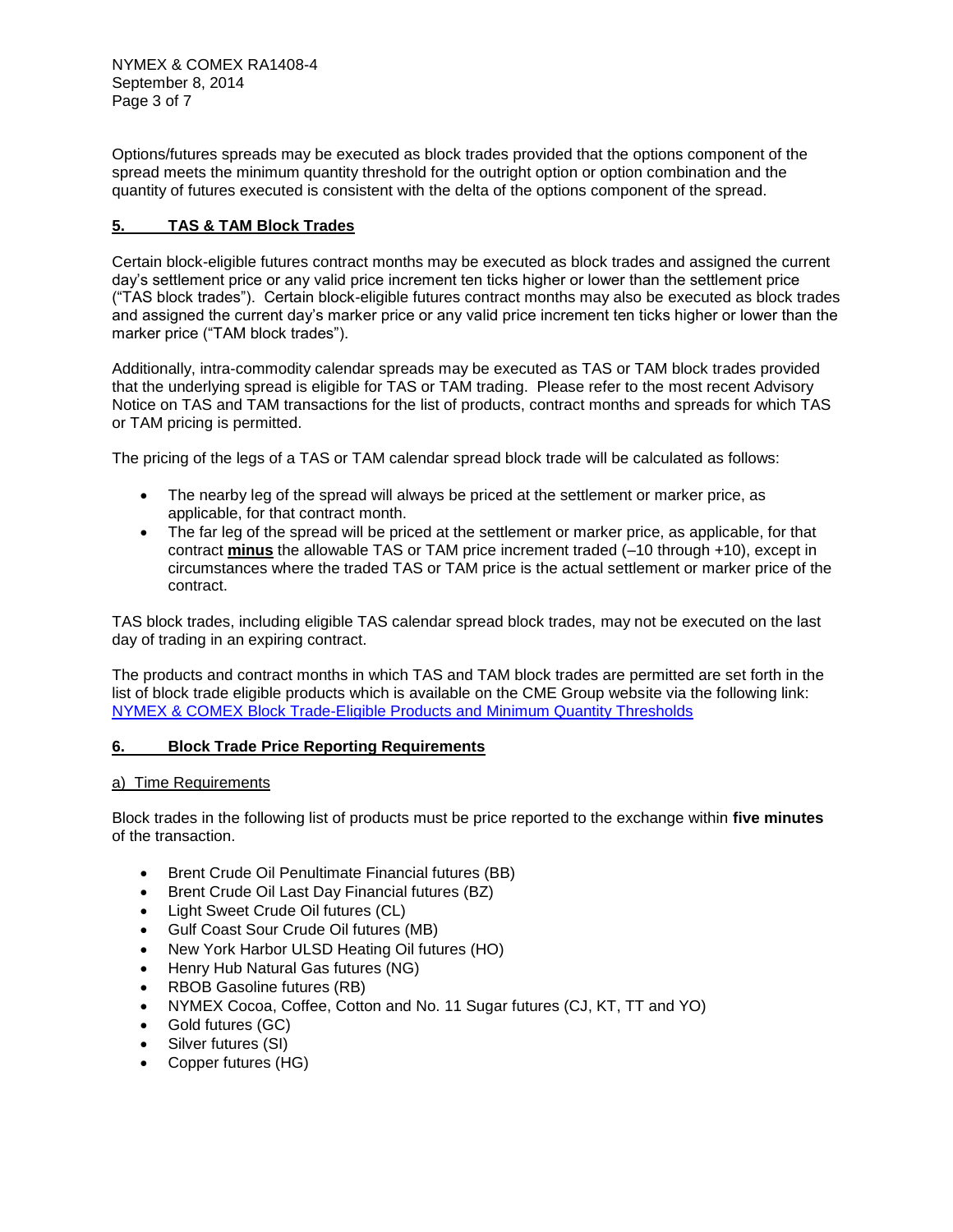NYMEX & COMEX RA1408-4 September 8, 2014 Page 4 of 7

Block trades in all other block-eligible NYMEX and COMEX products must be price reported to the exchange within **15 minutes** of the transaction. If the block transaction involves a spread or combination that includes certain legs subject to a five minute reporting requirement and other legs subject to a 15 minute reporting requirement, the reporting requirement for the transaction will be 15 minutes.

### b) Reporting Obligation

Price reporting obligations are the responsibility of the seller, unless otherwise agreed to by the principal counterparties to the block trade; however, in the case of a brokered transaction, the price reporting obligation is the responsibility of the broker handling the block trade, unless otherwise agreed to by the principal counterparties to the block trade. For purposes of the foregoing, the term "seller" refers to the principal counterparty acting as the seller of the block trade.

The failure to submit timely, accurate and complete block trade reports may subject the party responsible for the reporting obligation to disciplinary action. Parties shall not be sanctioned for block reporting infractions deemed to arise from factors beyond the reporting party's control (e.g. the block trade fails the CME ClearPort automated credit check.)

### c) Reporting Methods

Block trades must be price reported to the exchange via one of the methods described below:

### i) CME ClearPort

Block trades may be electronically submitted directly to CME Clearing via CME ClearPort. Block trades may also be price reported to the CME ClearPort Facilitation Desk by calling **1.800.438.8616**  or via email at [FacDesk@cmegroup.com.](mailto:FacDesk@cmegroup.com) In either case, all of the data and information elements required in d) below must be submitted.

For information on reporting block trades through CME ClearPort, please contact customer service at 1.800.438.8616 or via email at [ClearPort@cmegroup.com.](mailto:ClearPort@cmegroup.com)

# ii) CME Direct

Block Trades may be electronically submitted to CME Clearing via entry on the CME Direct platform, which will satisfy the price reporting requirement. The CME Direct platform is directly connected to CME ClearPort. For information on submitting Block Trades through CME Direct, please contact CME Direct Support at **CMEDirectSupport@cmegroup.com**.

# iii) Trading Floor

Block trades negotiated on the trading floor may either be electronically submitted directly to CME Clearing via CME ClearPort pursuant to i) above or may be price reported to exchange staff at the Master Pulpit.

### d) Information Required when Reporting Block Trades

When reporting a block trade, the following information will be required:

- Contract, contract month and contract year for futures, and, additionally for options, strike price and put or call designation;
- Quantity of the trade or, for spreads and combinations, the quantity of each leg of the trade;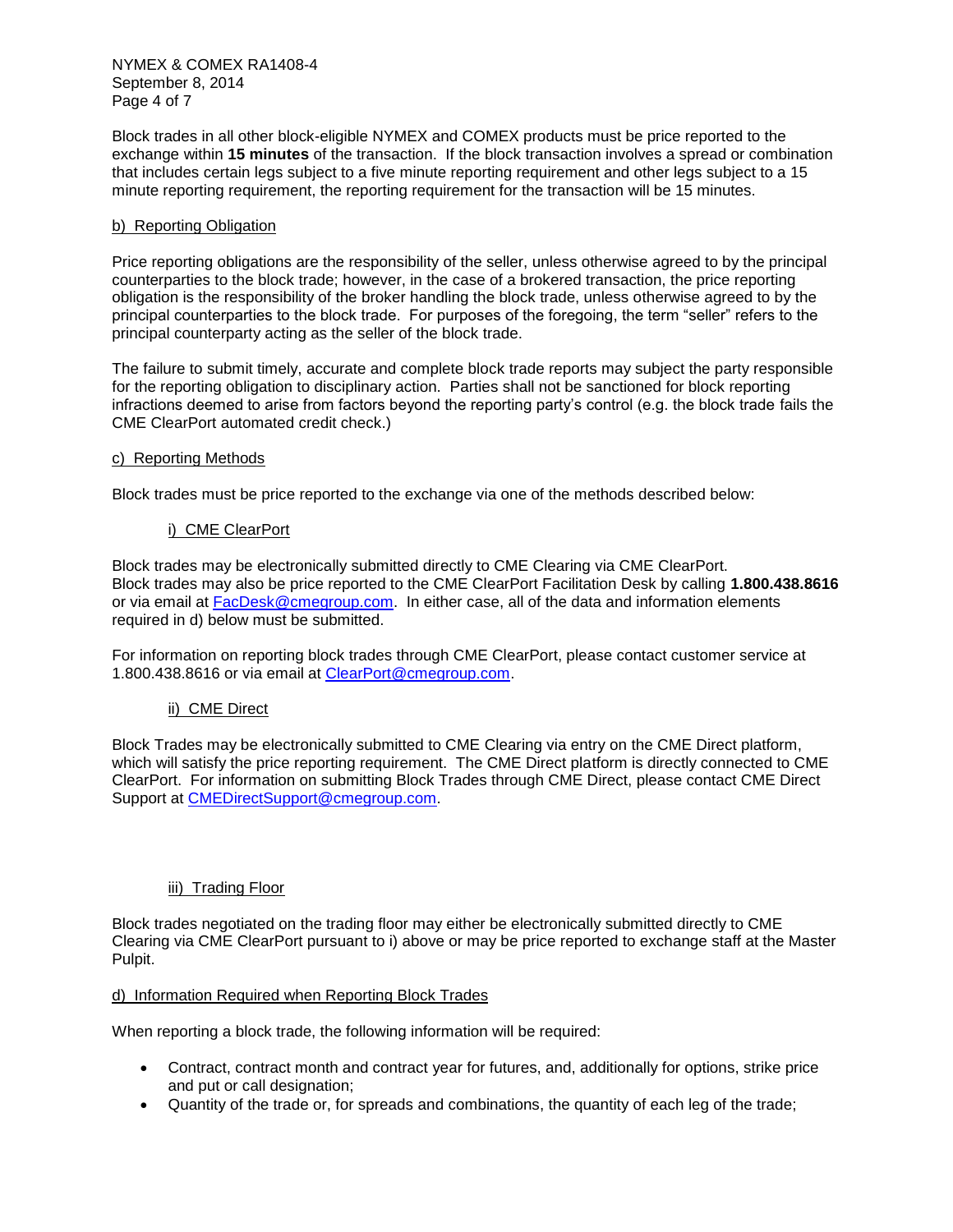- Price of the trade or, for spreads and combinations, the price of each leg of the trade;
- Buver's clearing firm and seller's clearing firm:
- Name and phone number of the party reporting the trade (for block trades reported on the trading floor or reported via telephone or email to the CME ClearPort Facilitation Desk);
- For block trades reported via phone or email to the CME ClearPort Facilitation Desk, counterparty name and contact information must also be provided for trade verification purposes; and
- Execution time (to the nearest minute in Eastern Time) of the trade. The execution time is the time at which the trade was consummated.

Market participants must exercise diligence in accurately reporting the execution time of the block trade. The reporting of inaccurate execution times may result in disciplinary action.

### **7. Block Trade Submission Requirements to CME Clearing**

Block trades price reported to Exchange staff at the Master Pulpit on the trading floor must be entered by the seller or his designated representative into the CME clearing system within 30 minutes of execution and must contain the material terms of the trade, including the allocation to the correct clearing firm unless the trade will clear at the seller's qualifying clearing member firm. Within 30 minutes after entry by the seller, the buyer or his designated representative must enter into the CME clearing system a time of execution for the trade, note any disagreement with any of the terms of the trade entered by the seller, and allocate the trade to the correct clearing firm unless the trade will clear at the buyer's qualifying clearing member firm. When reporting spread or combination transactions, each leg must be entered individually. Separate submission to the CME clearing system is not required in the event that the block trade is directly entered into CME ClearPort, CME Direct or reported to the CME ClearPort Facilitation Desk.

### **8. Block Trade Recordkeeping**

Complete order records for block trades must be created and maintained pursuant to Rule 536 and CFTC Regulations. Additionally, the time of execution of the block trade must also be recorded for all block trades.

### **9. Dissemination of Block Trade Information**

The date, execution time, contract month, price and quantity of block trades are displayed on the CME Group website at the following link: [Block Trades.](http://www.cmegroup.com/tools-information/blocktrades.html)

Block trade prices are published separately from transactions in the regular market.

Block trade volume is also identified in the daily volume reports published by the exchange.

### **10. Use of Nonpublic Information Regarding Block Trades**

Parties involved in the solicitation or negotiation of a block trade may not disclose the details of those communications to any other party for any purpose other than to facilitate the execution of the block trade. Parties privy to nonpublic information regarding a consummated block trade may not disclose such information to any other party prior to the public report of the block trade by the Exchange. A broker negotiating a block trade on behalf of a customer may disclose the identity of the customer to potential counterparties, including the counterparty with which the block trade is consummated, only with the permission of the customer.

Pre-hedging or anticipatory hedging of any portion of a block trade in the same product or a closelyrelated product based upon a solicitation to participate in a block trade is not permitted. A closely related product is a product that is highly correlated to, serves as a substitute for, or is the functional economic equivalent of the product being traded as a block.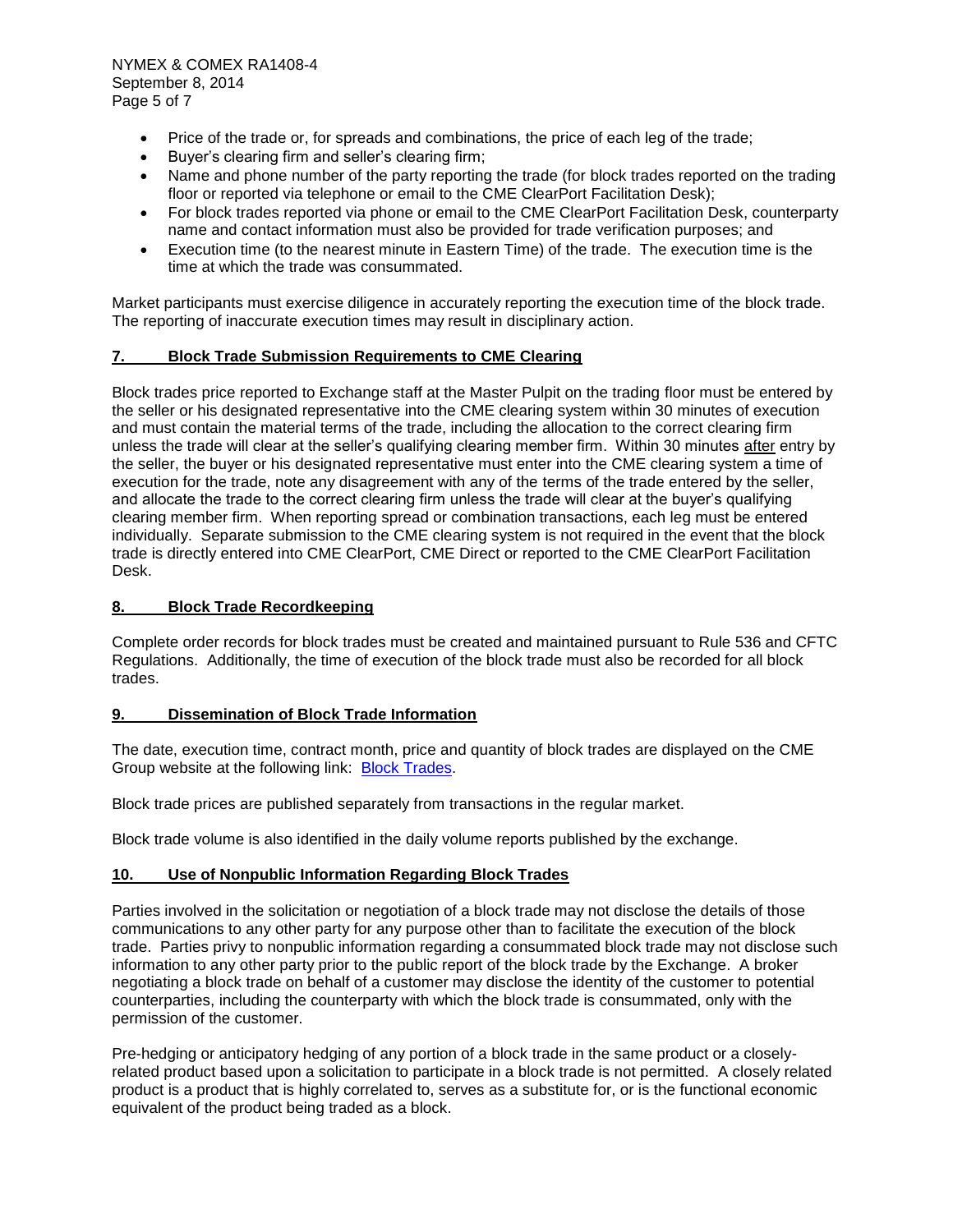NYMEX & COMEX RA1408-4 September 8, 2014 Page 6 of 7

Counterparties to a block trade are permitted to initiate trades to hedge or offset the risk associated with the block trade following the consummation of the block trade, including during the period preceding the public report of the block trade by the Exchange.

Except as provided above, parties privy to nonpublic information attendant to a block trade are prohibited from trading in the same product or a closely-related product for the purpose of taking advantage of such information prior to the public report of the block trade by the Exchange. This prohibition is not intended to preclude such parties from continuing to transact in the marketplace in the context of their normal business; rather, it precludes parties in possession of actionable nonpublic information regarding an imminent block trade or report of a block trade from specifically using such information to their advantage. Information regarding a block trade is considered to be nonpublic until such time that the block trade details have been disseminated to the marketplace by the Exchange or the information can otherwise be demonstrated to have become stale or obsolete.

Parties solicited to provide a two-sided block market are not deemed to be in possession of nonpublic information provided that side of market interest is not disclosed in the context of the solicitation.

### **11. Block Trades between Affiliated Parties**

Block trades between the accounts of affiliated parties are permitted provided that 1) the block trade is executed at a fair and reasonable price; 2) each party has a legal and independent bona fide business purpose for engaging in the trade; and 3) each party's decision to enter into the block trade is made by an independent decision-maker. In the absence of satisfying the requirements above, the transaction may constitute an illegal wash trade prohibited by Rule 534 ("Wash Trades Prohibited").

### **12. Text of NYMEX & COMEX Rule 526**

### **Rule 526 BLOCK TRADES**

The Exchange shall designate the products in which block trades shall be permitted and determine the minimum quantity thresholds for such transactions. The following shall govern block trades:

- A. A block trade must be for a quantity that is at or in excess of the applicable minimum threshold. Orders may not be aggregated in order to achieve the minimum transaction size, except by those entities described in Sections I. and J.
- B. Each party to a block trade must be an Eligible Contract Participant as that term is defined in Section 1a(18) of the Commodity Exchange Act.
- C. A member shall not execute any order by means of a block trade for a customer unless such customer has specified that the order be executed as a block trade.
- D. The price at which a block trade is executed must be fair and reasonable in light of (i) the size of the block trade, (ii) the prices and sizes of other transactions in the same contract at the relevant time, (iii) the prices and sizes of transactions in other relevant markets, including without limitation the underlying cash market or related futures markets, at the relevant time, and (iv) the circumstances of the markets or the parties to the block trade.
- E. Block trades shall not set off conditional orders (e.g., Stop Orders and MIT Orders) or otherwise affect orders in the regular market.
- F. Unless otherwise agreed to by the principal counterparties to the block trade, the seller, or, in the case of a brokered transaction, the broker handling the block trade, must ensure that each block trade is reported the Exchange within five minutes of the time of execution in the following futures products: Brent Crude Financial, Brent Crude Oil Last Day Financial, Light Sweet Crude Oil, Gulf Coast Sour Crude Oil, New York Harbor ULSD Heating Oil, Henry Hub Natural Gas, RBOB Gasoline, Cocoa, Coffee, Cotton, No. 11 Sugar, Gold, Silver and Copper. In all other block-eligible futures products and all block-eligible options products, the seller must ensure that each block trade is reported to the Exchange within fifteen minutes of the time of execution. The report must include the contract, contract month, price, quantity of the transaction, the respective clearing members, the time of execution, and, for options, strike price, put or call and expiration month. The Exchange shall promptly publish such information separately from the reports of transactions in the regular market.
- G. Block trades must be reported to the Clearing House in accordance with an approved reporting method.